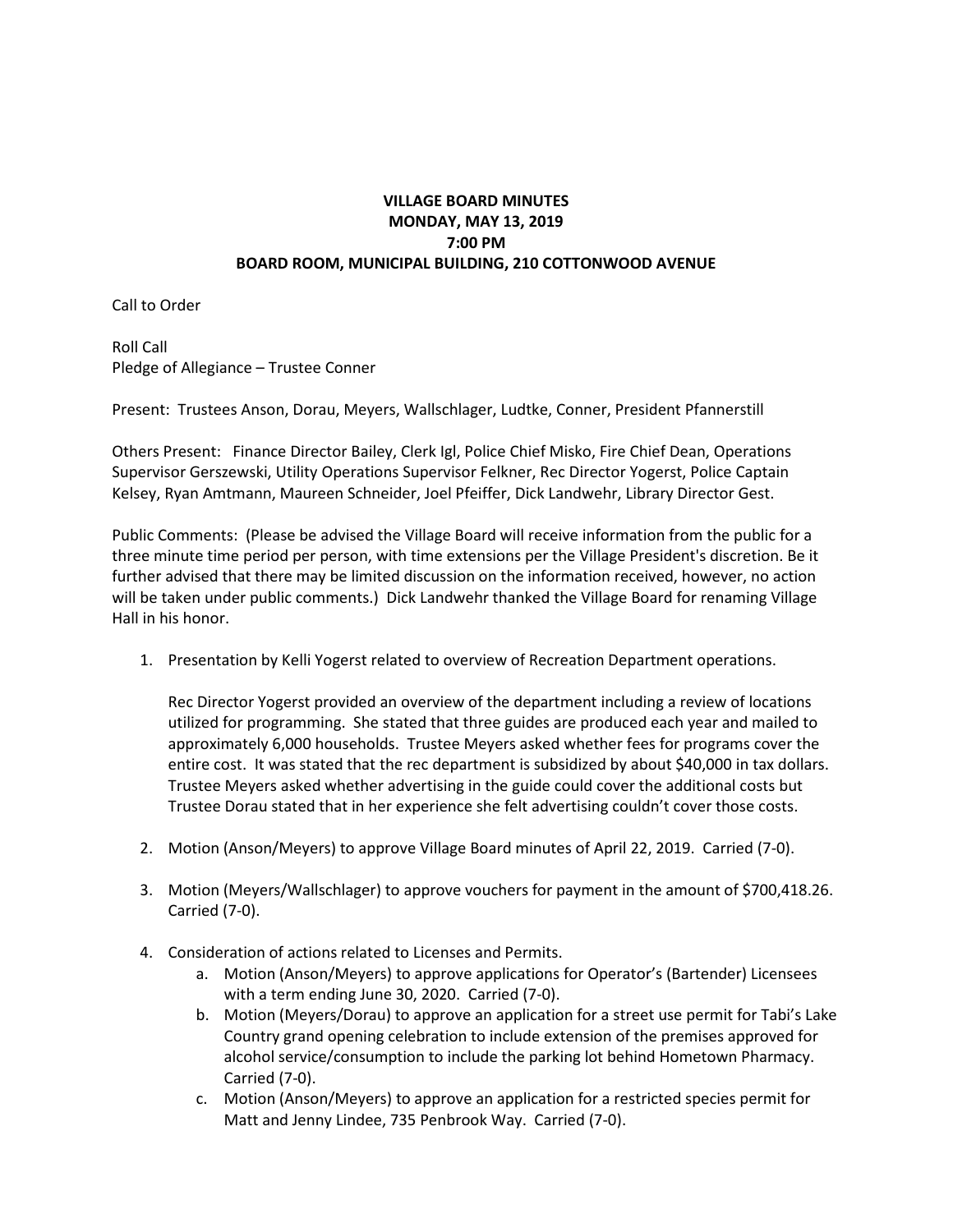5. Presentation, review and consideration of the 30<sup>th</sup> Anniversary of the American-Soviet Clay Stomp event on Saturday, June 15, 2019.

Resident Joel Pfeiffer stated that the event is for adults and children. Three tons of clay on two tarps will be stomped to create pieces that will be donated to the Village. There will be a band playing for the event and there is the potential for fundraising for providing lunch items. Trustee Ludtke asked whether there would be staffing for the event. Mr. Pfeiffer stated that there will be support staff present. It was stated that the Park & Rec Board approved the event.

6. Presentation, discussion and consideration of storm water quality master plan summary.

Ryan Amtmann and Maureen Schneider of Ruekert-Mielke provided an overview of the Village's Storm Water Quality Master Plan which was updated in 2017. The complete plan is available on the Village's website. It was stated that this report is intended to comply with aspects of the MS4 permit including the Total Maximum Daily Load requirements. It was stated that the Village has been awarded a \$150,000 grant for the Progress/Industrial Drive bioretention project planned for 2020.

Another key project is the Nixon Park pond dredging and it was stated that this project has the potential to be a cost effective option for the Village to show progress towards water quality goals. It was stated that several permits will be required including one for a small dam. The pond has been dredged about every 10 years consistently reducing the amount of sediment. It was recommended that the pond be dredged more often, perhaps every 3 years. It was stated that an area for the sediment that is removed from the dredging was designed and is located along the south edge of Nixon Park near the railway. It was stated that the dredging work will take place later this summer into fall.

The process for the dredging will likely be dewatering the pond and using a bulldozer to scoop out the material. It was stated that it is likely that a number of contractors will bid on the project. It was stated that the updated budget total for the project is approximately \$32,500 less than the previous estimate.

- 7. Discussion and consideration of a motion to authorize possible action on necessary Wisconsin Department of Natural Resources (WDNR) permitting for the Nixon Park Dredging Project.
	- a. WDNR permitting required for Small Dam
	- b. WDNR permitting required for Nixon Park storm Water Pond application to show progress towards MS4/TMDL requirements.
	- c. WDNR permitting for Nixon Park Pond Dredging Permit
- 8. Discussion and consideration of a motion to authorize possible action on reallocation of budget dollars for Nixon Park Pond construction and engineering costs.

Motion (Meyers/Wallschlager) to authorize possible action on necessary Wisconsin Department of Natural Resources (WDNR) permitting for the Nixon Park Dredging Project and to reallocate the budget dollars for Nixon Park Pond construction and engineering costs. Carried (7-0).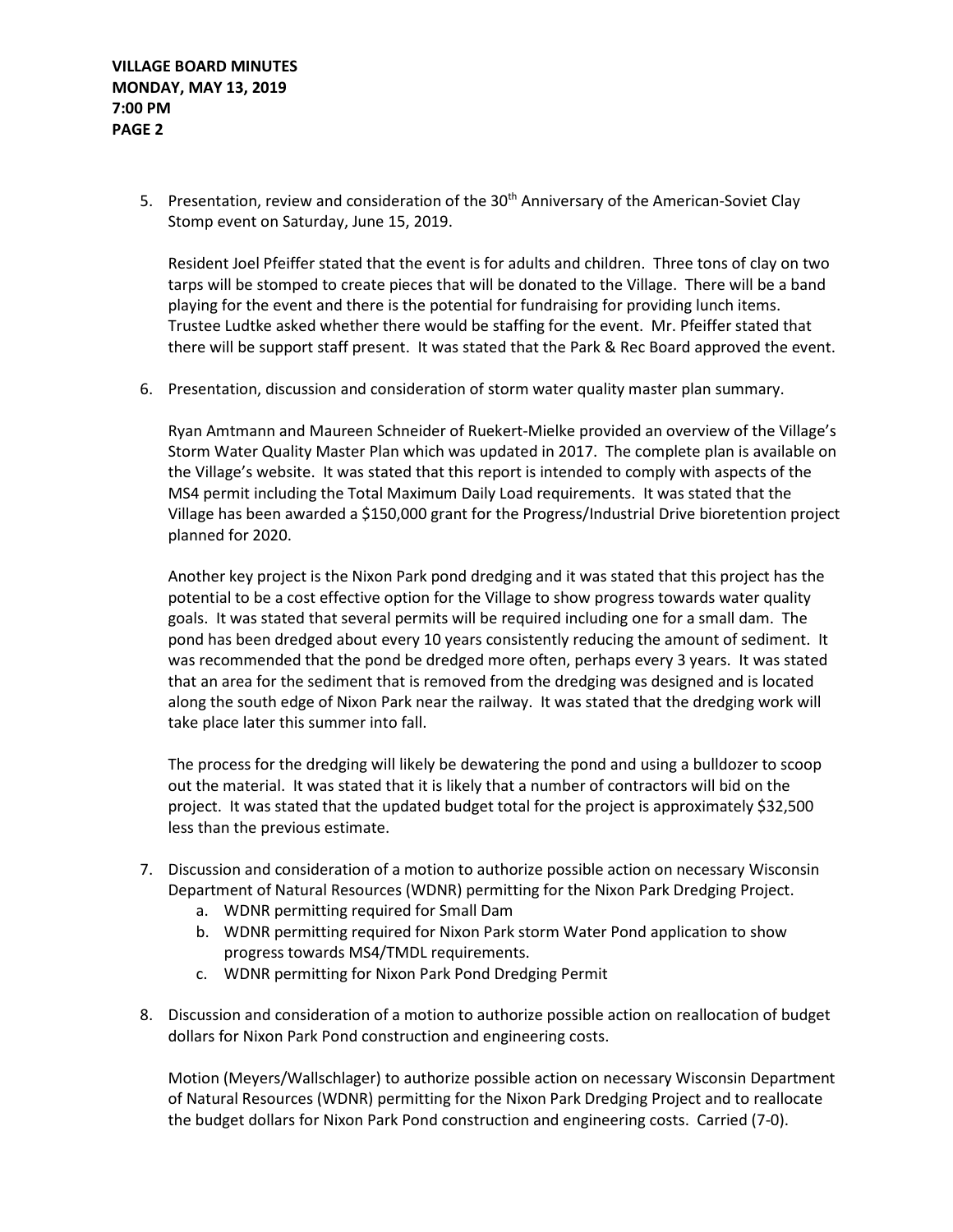9. Discussion and consideration of a motion to approve an agreement with Visu-Sewer, Inc. of Pewaukee for the 2019 Sanitary Sewer Cleaning and Televising in the estimated amount of \$38,156.

Utility Operations Supervisor Felkner stated that one third of the system is cleaned each year with a process that takes about six weeks. He stated that televising will also be done for streets that are scheduled to be paved in the next two years. Staff recommended contracting with Visu-Sewer based on pricing with the work to start as early as September. Motion (Anson/Dorau) to approve an agreement with Visu-Sewer, Inc. of Pewaukee for the 2019 Sanitary Sewer Cleaning and Televising in the estimated amount of \$38,156. Carried (7-0).

10. Discussion and consideration of a motion to adopt modifications to the Employee Handbook.

Finance Director Bailey stated that the two changes recommended were a result of a recent discussion with Library Director Gest. The first update changes language to clarify that the handbook applied to library employees except for policies that the Library Board may have adopted that are unique to the library. For example, holidays listed in the handbook will be different for library employees based on the library holiday calendar.

The second update requested is changing language related to overtime to state that overtime will be based on any hours over 40 per week except for the Fire Department which is on a 28 work period with their paramedics and staff. This change would be updating the entire handbook to the 40 hour work week throughout.

Motion (Conner/Wallschlager) to adopt the modifications to the Employee Handbook as requested. Carried (7-0).

11. Discussion and consideration of a motion to appoint Ryan Bailey as Interim Administrator.

Motion (Meyers/Anson) to appoint Ryan Bailey as the Interim Administrator. Carried (7-0). President Pfannerstill stated that this creates an authority for the day to day operations of the Village.

- 12. Motion (Dorau/Ludtke) to set next regular Village Board meeting for Tuesday, May 28 beginning at 7:00 p.m. Carried (7-0).
- 13. Consideration of Board, Commission and Committee appointments as presented by Village President Pfannerstill.

President Pfannerstill made appointments as follows:

**Library Board** - Jeff Pfannerstill as Village Board representative **Del-Hart Commission** – Jeff Anson, Rick Conner, Donna Dorau, Mike Meyers **Joint Architectural Board/Plan Commission** – Ann Wallschlager (Village Board representative) and Jeff Bierman (citizen appointment)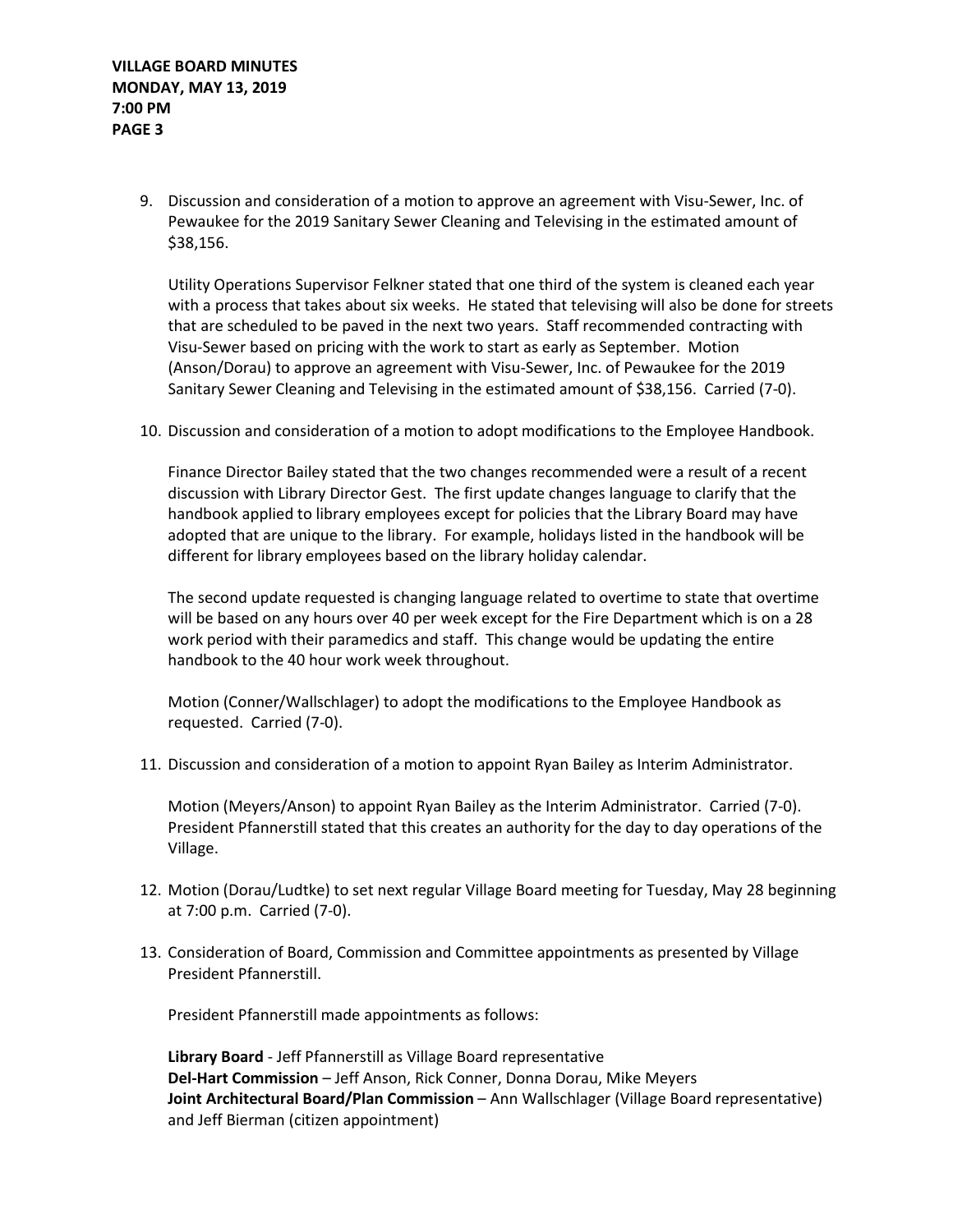**Board of Review** – Jeff Pfannerstill, Mike Meyers (Village Board appointment) and Robyn Ludtke (citizen appointment)

Motion (Meyers/Dorau) to confirm the appointments as made by President Pfannerstill. Carried  $(7-0).$ 

14. Announcements: The following individuals will be given an opportunity to make announcements at the meeting in regards to (1) activities taken since the previous meeting on behalf of the community, (2) future municipal activities, and (3) communications received from citizens. It is not contemplated that these matters will be discussed or acted upon. The following individuals may provide announcements: Village President or individual Village Board members or Village Administrator or other Village Staff members.

Chief Dean announced that the department will be participating in the annual Jump for Archie which raises awareness of the opioid overdose crisis and the Walk for Williams at North Shore Middle School which benefits Williams Syndrome.

Chief Misko stated that the department had participated in the law enforcement memorial recently in Summit. He stated that mutual aid requests have been received related to the Democratic National Convention in Milwaukee in July 2020. Chief Misko stated that he plans to provide additional information related to the proposed purchase of an armored rescue vehicle and it's integral use at the July 8 Village Board meeting.

Utility Operations Supervisor Felkner stated that work had been completed on the Nixon Park ball diamond however someone vandalized the field with a vehicle. Repairs will be provided by DPW.

- 15. Motion (Meyers/Dorau) to recess to closed session pursuant to State Statutes §19.85 (1)(c) for the purpose of considering employment, promotion, compensation or performance evaluation data of any public employee over which the governmental body has jurisdiction or exercises responsibility, to consider stipend or bonus payments to Public Works management staff and to reconvene into open session pursuant to §19.85(2) for the purpose of considering any action as may be necessary and appropriate. Roll Call Vote taken. All ayes. Recessed to closed session at 8:11 p.m.
- 16. Reconvene in open session.

Reconvened in open session at 9:00 p.m.

17. Consider and take any action deemed appropriate pursuant to the previously held closed session.

 Motion (Pfannerstill/Dorau) to give a \$7,000 bonus to Mike Gerszewski and a \$7,000 Bonus to David Felkner, a stipend of \$269.23 every paycheck (every two weeks) for Gerszewski and Felkner and a stipend of \$500 every paycheck (every two weeks) for Bailey as Interim Administrator. Carried (7-0).